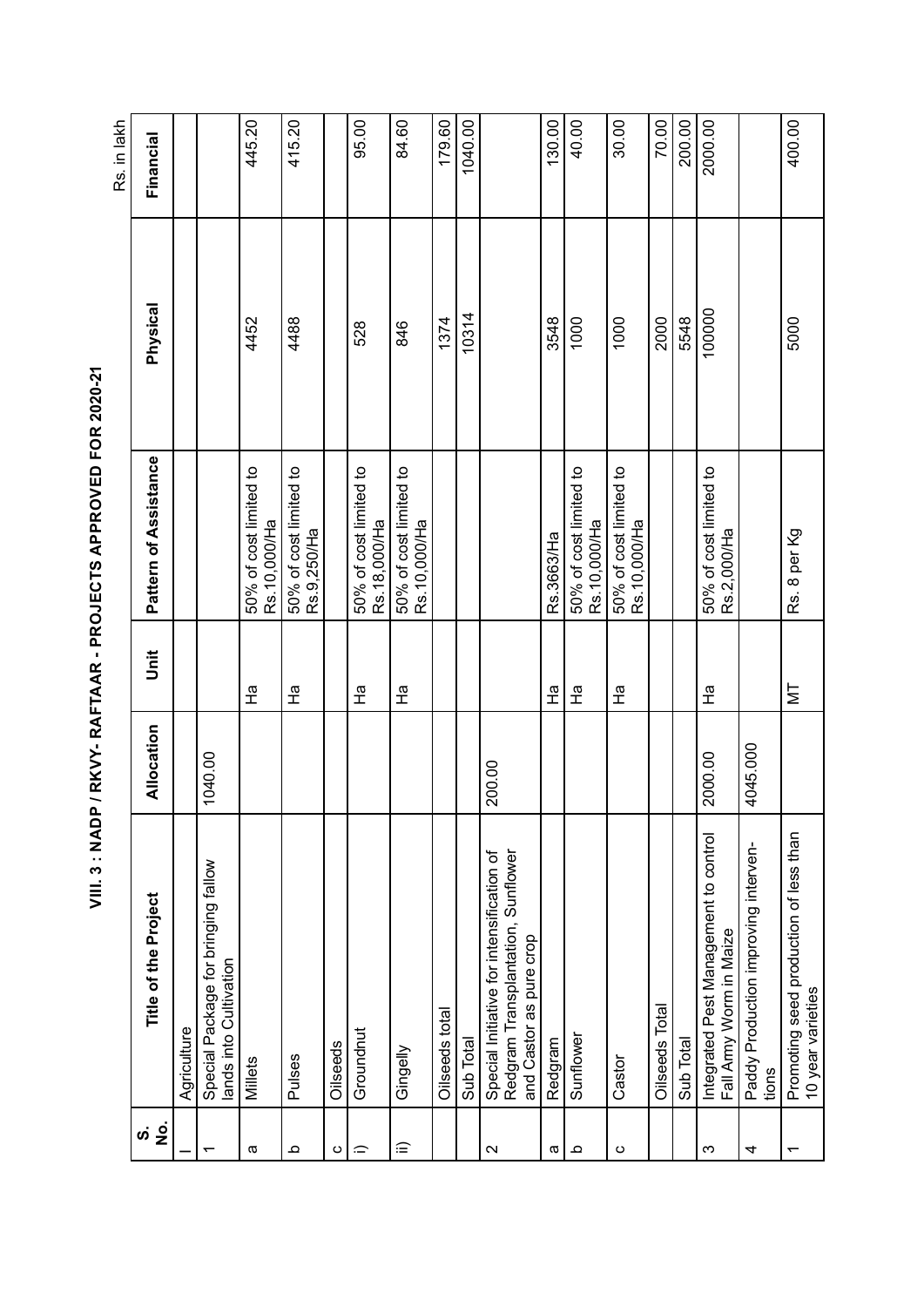1925.00 525.00 16.00 500.00 300.00 30.00 50.00 27.50 50.00  $\frac{60.00}{\frac{1}{2}}$ 207.50 45.00 81.50 45.00 Rs. in lakh Rs. in lakh MT Rs. 8 per Kg  $200$  200 ever is less. 2500 500.00 chine planting Ha Rs.5000/- per Ha -back ended 38500 1925.00 5000 300.00 35000 525.00 10000 |<br>100000 | MN mixture Ha 10000 50.00 Pseudomonas Nos 10000 27.50 Copper sulphate Ha 10000 50.00 Weedicide Ha 10000 50.00 Sub Total 10000 207.50 16259 45.00 911 81.50 10 Publicity and other contingencies Nos 27 45.00 4045.00 Total 4045.000 Protection of the Second Protection of the Second Protection of the Second Protection of the Second Protection of the Second Protection of the Second Protection of the Second Protection of the Second Protect Financial **No. Title of the Project Allocation Unit Pattern of Assistance Physical Financial** Physical 38500 35000 10000 10000 10000 10000 10000 10000 16259 2500 5000 200  $911$ 27 Pattern of Assistance a Biofertilizer Ha Ha 50% of the cost limited Nos 50% of the cost limited 50% of the cost limited 50% of the cost limited to Rs.2075/ha whichies MT 50% of the cost or Rs.20/-per Kg which-Rs.20/-per Kg which-Seed Drill Sowing THa First Solving Solving Seed Drill Solving Seed Drill Solving Solving Solving Solving Solving Solving Solving Solving Solving Solving Solving Solving Solving Solving Solving Solving Solving Solving Solv to Rs.2075/ha which-Nos 50% of the total cost 50% of the total cost 50% of the total cost per Ha. Back-ended imited to Rs.1500/limited to Rs.1500/ per Ha. Back-ended to Rs.150/ha whichto Rs.150/ha which-50% of the cost or Rs.5000/- per Ha Rs.6000/- per Ha Ha Rs.6000/- per Ha or 2500/- per unit or 2500/- per unit whichever is less whichever is less Rs. 8 per Kg -back ended back ended ever is less. -back ended ever is less ever is less ever is less ever is less Unit Nos Nos Nos Nos 오<br>모  $\frac{\sigma}{\tau}$  $\overline{\mathsf{M}}$  $\overline{\Sigma}$  $\frac{a}{\pi}$ の<br>エ 문  $\frac{1}{4}$ m<br>H Allocation Distribution of Less than 10 year variet- Distribution of Less than 10 year variet- Management of post Harvest losses - Assistance for distribution of movable Assistance for distribution of movable 5 Water Conservation by SRI Machine Water Conservation by SRI Machine Water conservation through SRI /Ma- Water conservation through SRI /Ma- Promoting seed production of Newly released varieties (less than 10 year Management of post Harvest losses released varieties (less than 10 year varieties) through FIGs/FPGs/FPOs/ Promoting seed production of Newly varieties) through FIGs/FPGs/FPOs/ 7 **Nutrient conservation and Farm soil** Nutrient conservation and Farm soil Agro Eco System Analysis (AESA) Agro Eco System Analysis (AESA)<br>based Plant Health Management Publicity and other contingencies based Plant Health Management Title of the Project Thrashing Floor / Tarpaulins Thrashing Floor / Tarpaulins planting through FIG/FPG planting through FIG/FPG Seed Drill Sowing Copper sulphate Pseudomonas chine planting preservation preservation **MN** mixture Biofertilizer Weedicide Sub Total Total <u>ള്</u>  $\dot{\mathbf{s}}$   $\frac{\dot{\mathbf{s}}}{\mathbf{z}}$  $\overline{C}$  $\overline{5}$  $\circ$ a $\overline{\mathsf{c}}$ ო 4bcত e $\infty$  $\sigma$  $\check{ }$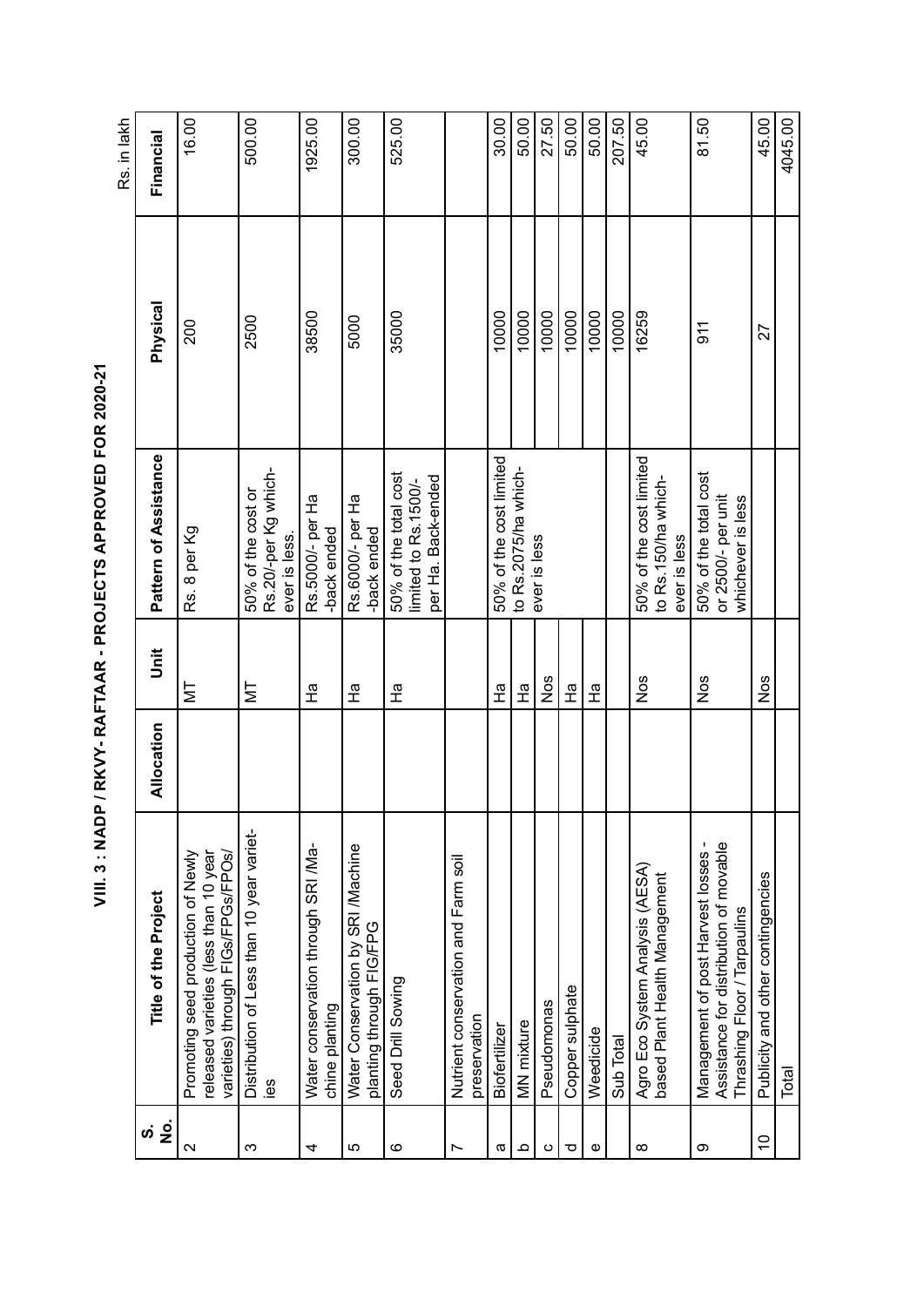| <u>က် ခွဲ</u>     | Title of the Project                                                                                                     | Allocation | $\ddot{5}$             | Pattern of Assistance                                                                | Physical                                                                                                    | Financial |
|-------------------|--------------------------------------------------------------------------------------------------------------------------|------------|------------------------|--------------------------------------------------------------------------------------|-------------------------------------------------------------------------------------------------------------|-----------|
| LO                | Second year Maintenance of Replanted<br>Coconut seedlings in the area affected<br>by Gaja Cyclone                        | 750.000    | Nos.                   | input or Rs.50/- per<br>50% of the cost of<br>whichever is less<br>seediling planted | 150000 (Replanted coconut<br>seedlings)                                                                     | 400.00    |
| ဖ                 | Phase III<br>Integrated Farming System -                                                                                 | 1569.900   |                        |                                                                                      |                                                                                                             |           |
| $\varpi$          | Establishment of IFS units                                                                                               |            | Units                  | Rs.0.60 lakh/unit                                                                    | 2500                                                                                                        | 1500.00   |
| $\Omega$          | Contingencies @ Rs.0.8 lakh per 100<br>FS units                                                                          |            | Units                  | Rs.0.8 lakh per 100<br>FS units                                                      |                                                                                                             | 20.00     |
| $\circ$           | Contractual services                                                                                                     |            | SRF &<br>JRF           | 12 months;1 JRF per<br>Rs.16000/month for<br>100 $ha$                                |                                                                                                             | 49.90     |
|                   | Total                                                                                                                    |            |                        |                                                                                      |                                                                                                             | 1569.90   |
|                   | cultivation for Certified Seed Production<br>Strengthening of 7 State Seed Farms<br>(SSF) for bringing Fallow land under | 249.40     | Nos.                   | Mechanization etc.,<br>Land development,                                             | r                                                                                                           | 124.70    |
| $\infty$          | Construction of Integrated Agricultural<br>Extension Centres in Tamil Nadu                                               | 1240.00    | Nos.                   | Civil works                                                                          | ဖ                                                                                                           | 1240.00   |
|                   | Agriculture Total                                                                                                        | 11094.300  |                        |                                                                                      |                                                                                                             | 10619.60  |
|                   | Horticulture                                                                                                             |            |                        |                                                                                      |                                                                                                             |           |
|                   | ble nurseries in State Horticulture Farms<br>Establishment of Contemporary Vegeta-                                       | 200.000    | Nos                    | 100% Assistance                                                                      | nurseries in 4 State Horticulture<br>Contemporary vegetable<br>Farms                                        | 100.00    |
| $\mathbf{\Omega}$ | Mass production of Bio-control agents in<br>State Horticulture Farms (SHFs)                                              | 100.000    | Nos                    | 100% Assistance                                                                      | of Entomopathogens (Fungi &<br>viid bugs / Mass Production<br>Mass Production of Redu-<br>Bacteria) in SHFs | 100.00    |
| ω                 | Greens, Tomato, Bhendi, Brinjal, Cab-<br>Promotion of Organic cultivation in<br>bage and Cauliflower                     | 1000.000   | <b>Nov /PH</b><br>demo |                                                                                      |                                                                                                             |           |
| $\dot{\varpi}$    | Incentives for Organic cultivation                                                                                       |            |                        | 10% Assistance                                                                       | 12846                                                                                                       | 480.00    |
| .<br>ف            | Assistance for certfication charges                                                                                      |            |                        | 100% Assistance                                                                      | 42000                                                                                                       | 210.00    |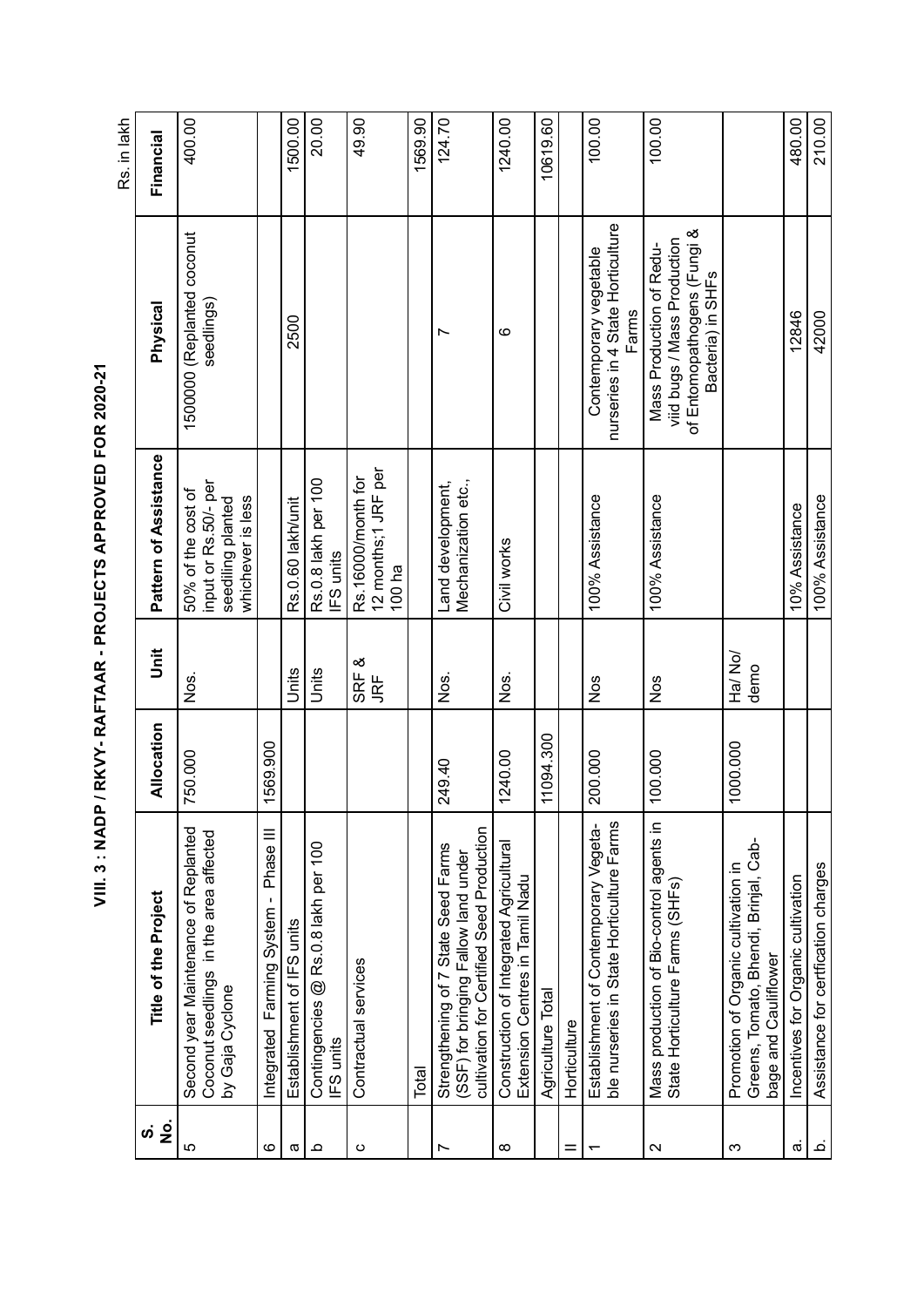|                            |                                                                              |            |        |                       |                                                                                                                                                                | Rs. in lakh |
|----------------------------|------------------------------------------------------------------------------|------------|--------|-----------------------|----------------------------------------------------------------------------------------------------------------------------------------------------------------|-------------|
| $\frac{1}{2}$<br><u>ທ່</u> | Title of the Project                                                         | Allocation | j<br>5 | Pattern of Assistance | Physical                                                                                                                                                       | Financial   |
| $\dot{\circ}$              | Organic farming demonstration centres                                        |            |        | 100% Assistance       | $\infty$                                                                                                                                                       | 10.00       |
|                            | Sub-Total                                                                    |            |        |                       |                                                                                                                                                                | 700.00      |
| 4                          | Onion Development Programmme - On-<br>ion area expansion                     | 300.000    |        |                       |                                                                                                                                                                |             |
| ത്                         | Small onion-AEP (Ha)                                                         |            | 운      | 40% assistance        | 1000                                                                                                                                                           | 200.00      |
| <u>ٰہ</u>                  | Bellary onion - AEP (Ha)                                                     |            | 운      | 40% assistance        | 500                                                                                                                                                            | 100.00      |
|                            | Sub-Total                                                                    |            |        |                       |                                                                                                                                                                | 300.00      |
| 5                          | Assistance for Supporting structures in<br>Horticultural crops               | 850.000    | 운      |                       |                                                                                                                                                                |             |
| $\dot{\varpi}$             | Staking/propping/trellis                                                     |            |        | 50% assistance        | 200                                                                                                                                                            | 50.00       |
| <u>ٰہ</u>                  | Permanent Pandal system                                                      |            |        | 50% assistance        | 262                                                                                                                                                            | 523.62      |
|                            | Sub-Total                                                                    |            |        |                       |                                                                                                                                                                | 573.62      |
| ဖ                          | Installation of seed processing machin-<br>eries in State Horticulture Farms | 108.800    | Nos    | 100% Assistance       | chines / Solar dryer (100 sq.ft)<br>/ Seed packeting machines (50<br>Vegetable seed extraction ma-<br>Nos)                                                     | 108.80      |
|                            | Total                                                                        | 2558.800   |        |                       |                                                                                                                                                                | 1882.42     |
|                            | Sub-Scheme 2020-21                                                           |            |        |                       |                                                                                                                                                                |             |
| ↽                          | Cashew Area Expansion Sub Scheme                                             | 1020.000   | 운      | 40% assistance        | amount - Rs.24,000/ Ha (6800<br>High density planting Subsidy<br>Area expansion of Cashew<br>amount $-$ Rs.12,000/ Ha &<br>- Normal planting Subsidy<br>а<br>Т | 1020.00     |
| $\mathbf{\Omega}$          | Crop Diversification Sub Scheme                                              | 13.330     | 운      | 40% assistance        | etable gardens in tobacco fields<br>Subsidy amount - Rs.20,000/<br>Establishment of New veg-<br>Ha (66.65 Ha)                                                  | 13.33       |
|                            | Total                                                                        | 1033.330   |        |                       |                                                                                                                                                                | 2915.75     |
|                            | Horticulture<br>Total                                                        | 3592.130   |        |                       |                                                                                                                                                                | 4798.17     |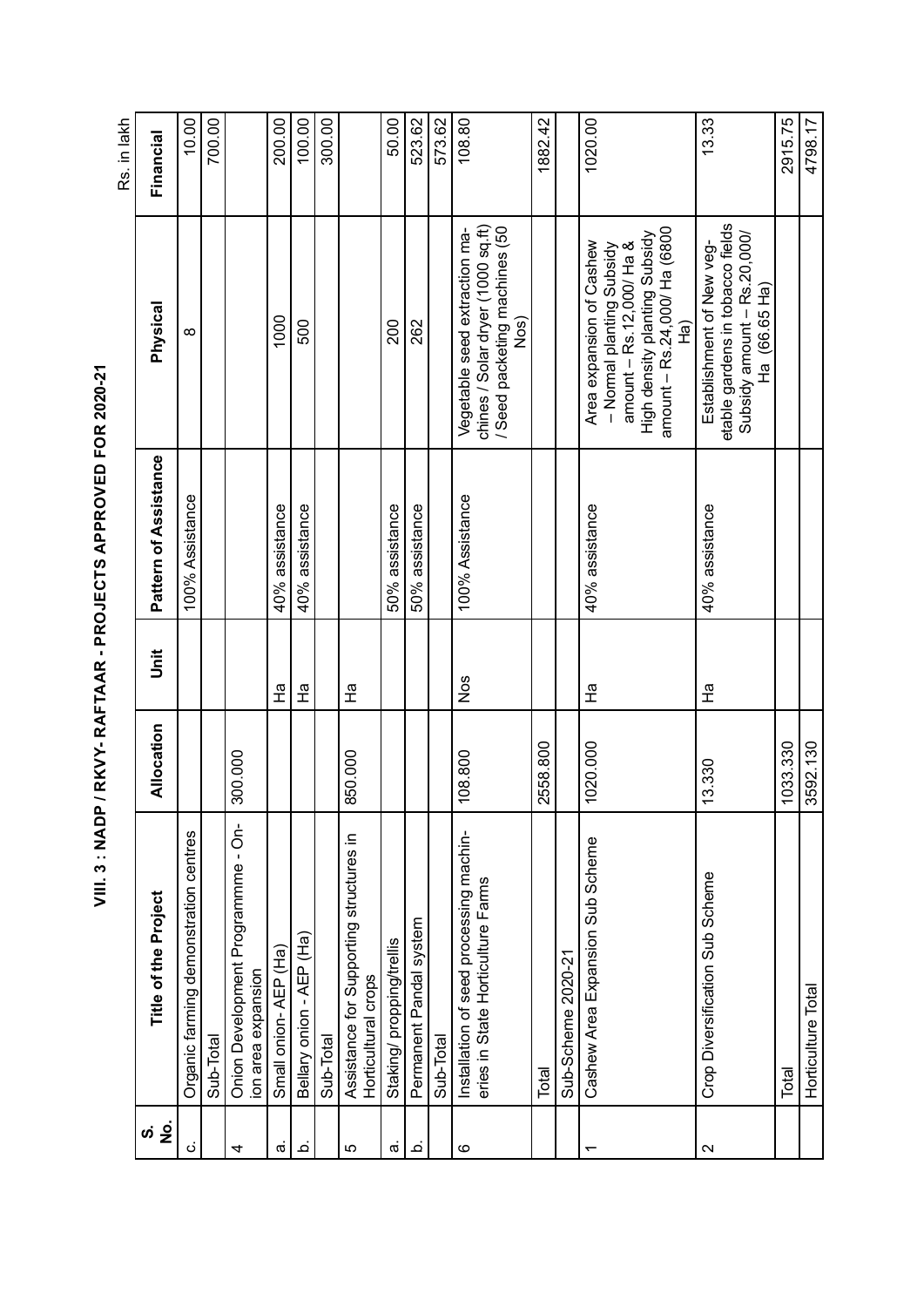|                     |                                                                                                                                           |            |       |                                                                                                                                                                                                   |                                                                                                                                                                                                                                                                                                          | Rs. in lakh |
|---------------------|-------------------------------------------------------------------------------------------------------------------------------------------|------------|-------|---------------------------------------------------------------------------------------------------------------------------------------------------------------------------------------------------|----------------------------------------------------------------------------------------------------------------------------------------------------------------------------------------------------------------------------------------------------------------------------------------------------------|-------------|
| .<br>2<br><u>ທ່</u> | Title of the Project                                                                                                                      | Allocation | jnit  | Pattern of Assistance                                                                                                                                                                             | Physical                                                                                                                                                                                                                                                                                                 | Financial   |
| $\equiv$            | Agricultural Engineering                                                                                                                  |            |       |                                                                                                                                                                                                   |                                                                                                                                                                                                                                                                                                          |             |
|                     | Carbonate Sheet covered Solar drying<br>Poly<br>units to Farmers/Farmers' Groups<br>Provision of Green House type                         | 200.000    | Nos   | other beneficiary per<br>whichever is less for<br>small, marginal and<br>or 50% of total cost<br>woman farmers per<br>Rs.3.5 lakh or 60%<br>subsidy for SC/ST,<br>unit, Rs.3.00 lakh<br>iid.<br>S | 79 Solar Dryers                                                                                                                                                                                                                                                                                          | 200.00      |
| $\mathbf{\Omega}$   | System with subsidy assistance to the<br>Provision of Solar Powered Fencing<br>farmers                                                    | 300.000    | mts   | be restricted for a total<br>Rs.2.18 lakh / farmer.<br>length of 1245 m per<br>The assistance shall<br>50% subsidy assis-<br>tance, maximum of<br>beneficiary farmer                              | 154 nos                                                                                                                                                                                                                                                                                                  | 150.00      |
| ო                   | Soil Conservation in the Catchments of<br>River Valley Projects in Tamil Nadu                                                             | 445.000    | Ha/No | 100% Assistance                                                                                                                                                                                   | Hydrologic and Sediment Moni-<br>-armers field (50% assistance)<br>with Gabion / Water Harvesting<br>toring / Transfer of Technology<br>struction of stone wall bund at<br>Improvement activities: Con-<br>Structure /Silt Detention Tank<br>/ Loose boulders check dam<br>Entry Point Activities / Land | 368.00      |
| 4                   | tractor to strengthen the hiring activity of<br>Procurement of Tractor operated Sug-<br>arcane Detrashing Machine with mini<br><b>AED</b> | 37.500     | Nos   | 100% Government As-<br>sistance                                                                                                                                                                   | for Sugarcane detrashing ma-<br>Detrashing Machine with Mini<br>Tractor / Mini Tractor suitable<br>Tractor operated Sugarcane<br>chine (15 nos)                                                                                                                                                          | 37.50       |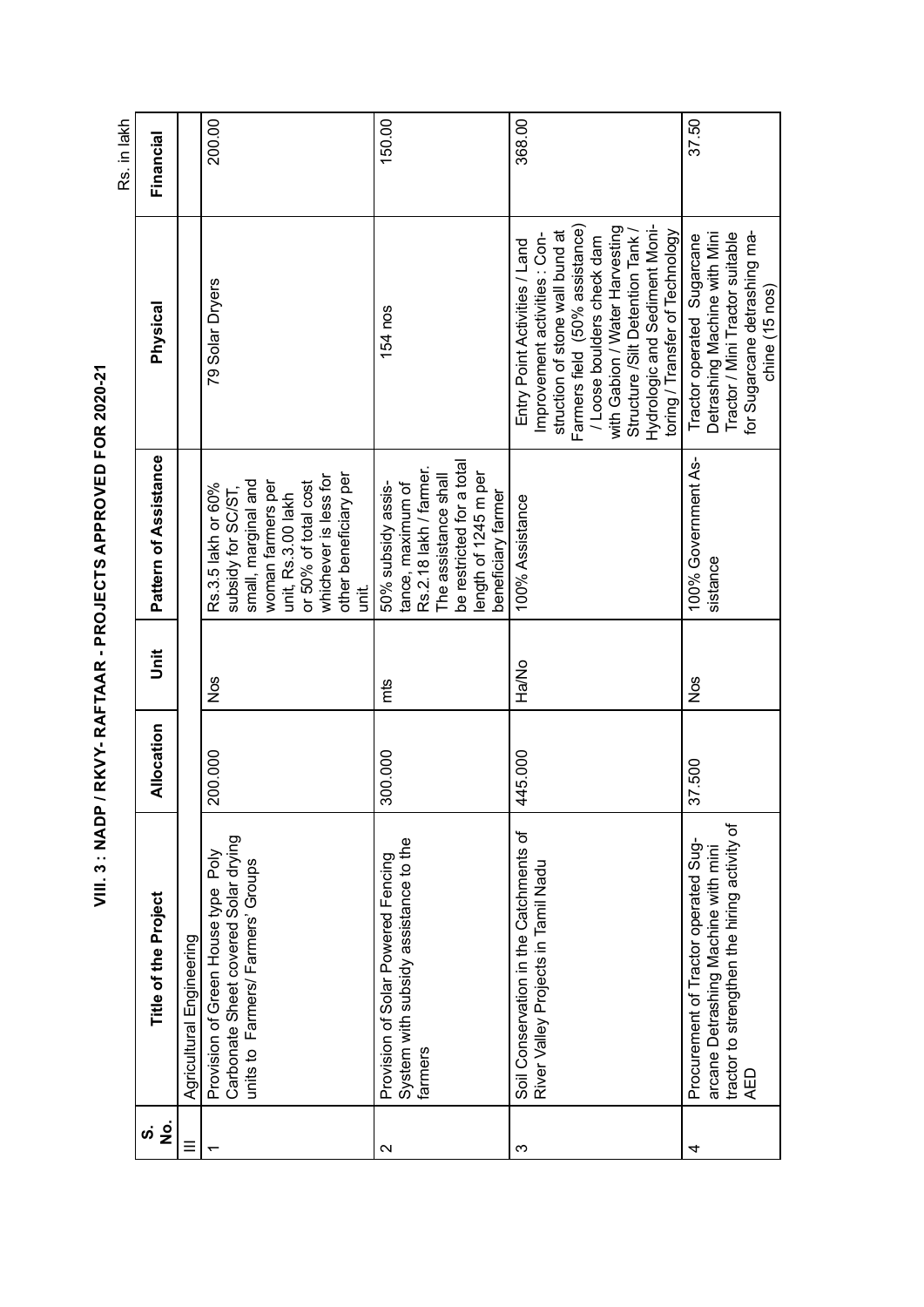| $\frac{1}{2}$<br>ဟ | Title of the Project                                                                                                                                | Allocation | j<br>5           | Pattern of Assistance                                                                                                                       | Physical                                                                                                                                                                                                                                                                        | Financial |
|--------------------|-----------------------------------------------------------------------------------------------------------------------------------------------------|------------|------------------|---------------------------------------------------------------------------------------------------------------------------------------------|---------------------------------------------------------------------------------------------------------------------------------------------------------------------------------------------------------------------------------------------------------------------------------|-----------|
| ပ                  | and Management machinery for all types<br>of Horticulture, Food grain and Oil seed<br>Distribution of Post Harvest Technology<br>crops              | 200.000    | Nos              | assistance of 60% of<br>the total cost of the<br>Maximum subsidy<br>machinery                                                               | ments for food grains, oil seeds<br>/ 2. Manual Horticultural Equip-<br>ments / 3. Post Harvest Equip-<br>1. Self propelled / other power<br>driven Horticultural Machinery<br>and Horticultural Equipments<br>$(244$ nos)                                                      | 200.00    |
|                    | Sub Total                                                                                                                                           | 1182.500   |                  |                                                                                                                                             |                                                                                                                                                                                                                                                                                 | 955.50    |
|                    | Reclamation of Problem Soils (RPS)                                                                                                                  | 1083.33    | m<br>T           | cost is Rs.59,783/- per<br>the permissible limit of<br>Rs.60,000 per Ha as<br>overall average unit<br>Ha, which is within<br>per guidelines | structures / Construction of weir<br>quired structures and Formation<br>operation and supply of inputs<br>of peripheral bund / Ploughing<br>to prevent the intrusion of sea<br>water into the fields / Surface<br>Creation of water harvesting<br>drains & Link drains with re- | 541.67    |
|                    | Sub Total                                                                                                                                           | 1083.33    |                  |                                                                                                                                             |                                                                                                                                                                                                                                                                                 | 541.67    |
|                    | Agricultural Engineering Total                                                                                                                      | 2265.830   |                  |                                                                                                                                             |                                                                                                                                                                                                                                                                                 | 1497.17   |
| ≥                  | Agricultural Marketing                                                                                                                              |            |                  |                                                                                                                                             |                                                                                                                                                                                                                                                                                 |           |
|                    | Promotion of Farmer Producer Organi-<br>zations                                                                                                     | 2000       | Nos              | 100 % Assistance                                                                                                                            | Rs.25 lakh / FPO, Target 80<br>FPOs                                                                                                                                                                                                                                             | 1500.00   |
|                    | Agricultural Marketing Total                                                                                                                        | 2000       |                  |                                                                                                                                             |                                                                                                                                                                                                                                                                                 | 1500.00   |
|                    | Tamil Nadu Agricultural University                                                                                                                  |            |                  |                                                                                                                                             |                                                                                                                                                                                                                                                                                 |           |
|                    | Augmentation of seed replacement rate<br>in pulses and oilseeds through farmers<br>participatory seed production                                    | 136.700    | $Qt$ ls/<br>Nos. | 100 % Assistance                                                                                                                            |                                                                                                                                                                                                                                                                                 |           |
|                    | Recurring                                                                                                                                           |            |                  |                                                                                                                                             |                                                                                                                                                                                                                                                                                 |           |
|                    | Production Component - Certified seed<br>production: Production subsidy certified<br>seeds of Black gram, Green gram<br>Red gram, Groundnut, Caster |            |                  |                                                                                                                                             | pulses and oilseeds 3000 (qtls)<br>Certified seed production in                                                                                                                                                                                                                 | 75.000    |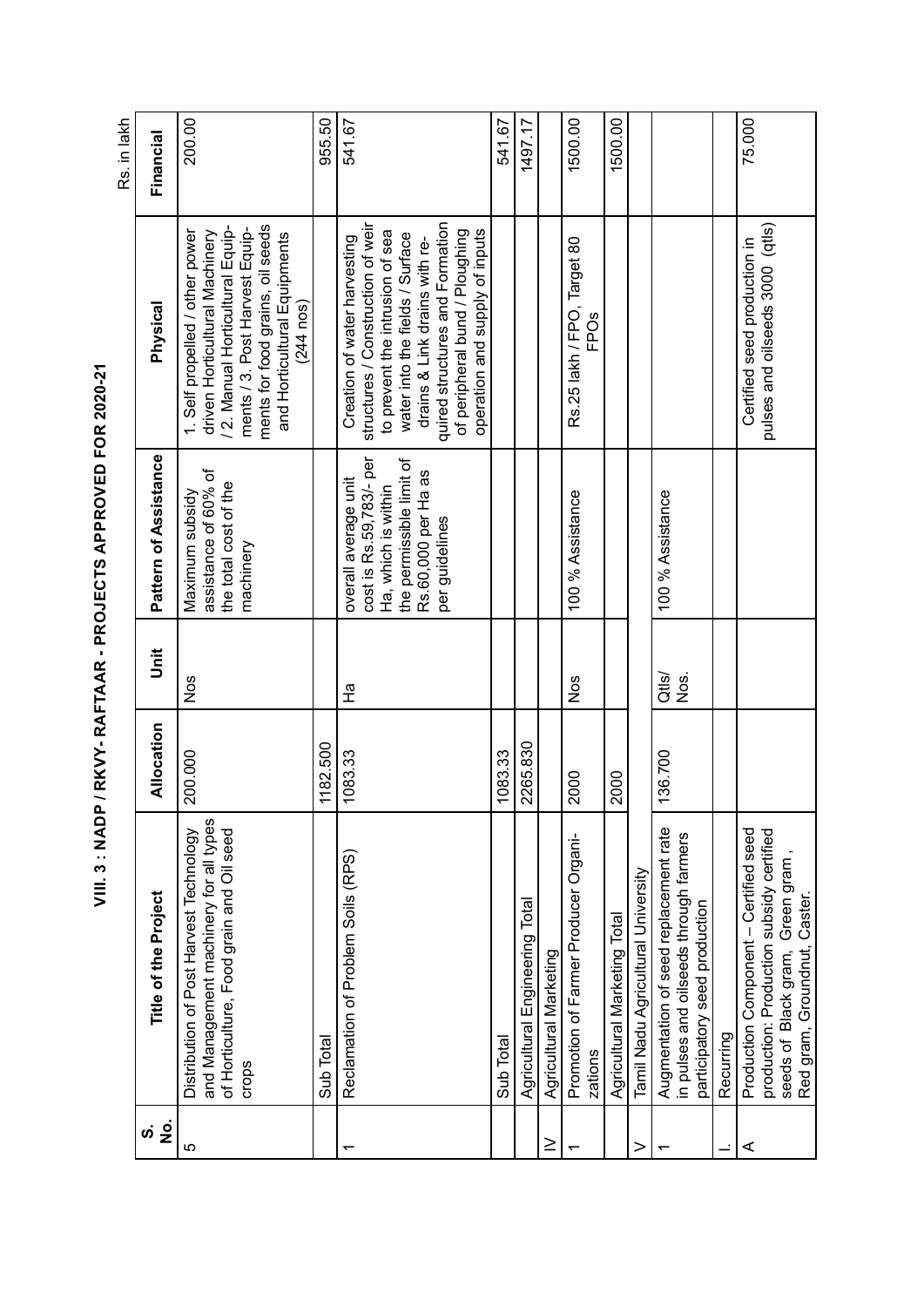| $\dot{\mathbf{z}}$<br>ທ່ | <b>Title of the Project</b>                                                                         | Allocation | jnit        | Pattern of Assistance | Physical                                                                                                                                                                                                                                                           | Financial |
|--------------------------|-----------------------------------------------------------------------------------------------------|------------|-------------|-----------------------|--------------------------------------------------------------------------------------------------------------------------------------------------------------------------------------------------------------------------------------------------------------------|-----------|
| $\Omega$                 | Training to the farmers on Quality seed<br>production for one day                                   |            |             |                       | Training to the farmers on qual-<br>ity seed production (30 Nos)                                                                                                                                                                                                   | 5.400     |
| $\circ$                  | involving 50 farmers @ Rs. 25,000 / field<br>Field day: 10 Nos. One per district<br>$\frac{8}{9}$   |            |             |                       | seed production techniques 10<br>Field day on popularization of<br>Nos                                                                                                                                                                                             | 2.500     |
|                          | Project monitoring, documentation and<br>eporting (<1%)                                             |            |             |                       |                                                                                                                                                                                                                                                                    | 1.300     |
|                          | Total (I)                                                                                           |            |             |                       |                                                                                                                                                                                                                                                                    | 84.200    |
|                          | Non-Recurring                                                                                       |            |             |                       |                                                                                                                                                                                                                                                                    |           |
|                          | Seed godown with 700 sq. m (@<br>Rs.52.50 lakh / godown)                                            |            |             |                       | Creation of seed storage facility<br>$\frac{1}{2}$                                                                                                                                                                                                                 | 52.500    |
|                          | Sub total $(1 + 1)$                                                                                 |            |             |                       |                                                                                                                                                                                                                                                                    | 136.700   |
| $\mathbf{\Omega}$        | Production and supply of quality planting<br>materials of Moringa through vegetative<br>propagation | 60.000     | Acres / No. | 100 % Assistance      | Monitoring and documentation<br>etative propagule production/<br>planting materials production<br>Strengthening farm facilities/<br>nance of mother block/Elite<br>Establishment and mainte-<br>through vegetative means<br>Imparting training on veg-<br>expenses |           |
| ω                        | Establishment and maintenance of<br>mother block in 2 acres                                         |            |             |                       | Land preparation, drip fertiga-<br>tion, chemicals, inputs, barrier<br>for isolation and labour cost)<br>(Rs. 2.5 lakh per 1.0 acre)                                                                                                                               | 5.00      |
| Ω                        | Elite planting materials production<br>through vegetative means                                     |            |             |                       | . Labour cost and other produc-<br>· Pots / Poly bags, etc<br>· Agricultural inputs<br>tion expenses                                                                                                                                                               | 20.00     |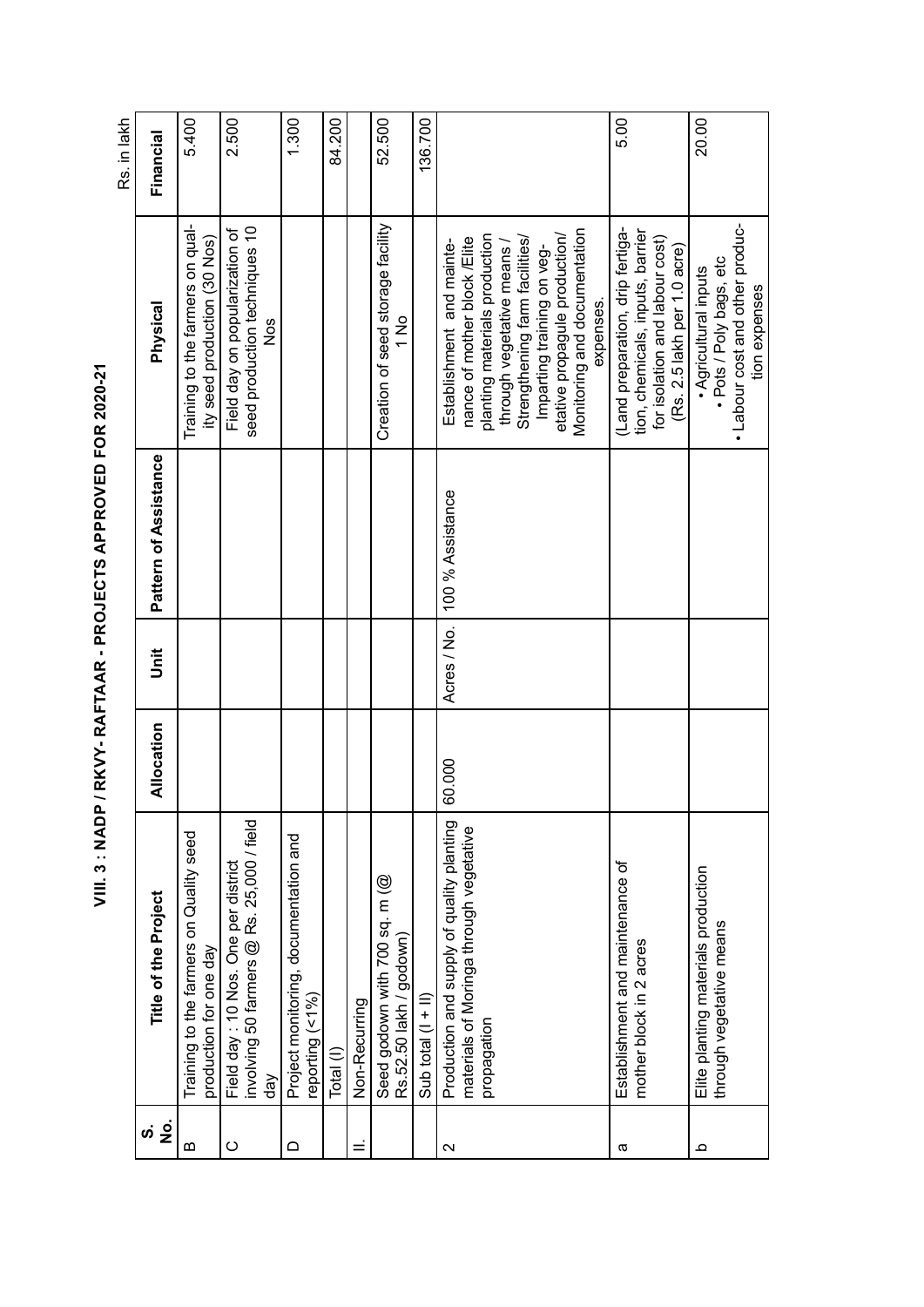| ֚֡֕                   |
|-----------------------|
| I                     |
| ſ                     |
|                       |
| i<br>;<br>;           |
|                       |
| こう くみくしこ くら           |
| ı                     |
| Í<br>I                |
| Í                     |
| -<br>-<br>-<br>-<br>- |
|                       |
|                       |
|                       |
| <b>SSSIE - 165</b>    |
|                       |
| $\ddot{\ddot{\ }}$    |

30.00 2.25 2.75 60.00 Rs. in lakh Rs. in lakh e and documentation expenses and documentation expenses and documentation expenses and  $2.75$ Sub Total 60.00 Financial **No. Title of the Project Allocation Unit Pattern of Assistance Physical Financial** Climate Controlled Poly house • Climate Controlled Poly house • Insect Proof Shade net house • Insect Proof Shade net house duction • Training: 5 nos @ 50 farm- ers per training x Rs. 500/- per elite seedlings / Strengthening • Training: 5 nos @ 50 farm-<br>ers per training x Rs. 500/- per · Field day: 1 no (@ 100 farmdemonstration units / Popular-(Rs. 10.0 lakh per 1200 sq. m) • Field day: 1 no  $(\overline{\omega}$  100 farm-300.000 Nos. 100 % Assistance Production and distribution of elite seedlings / Strengthening of production, distribution and zation of varieties & technolo-• Automated Mist chamber: 2 Strengthening farm facilities • Automated Mist chamber: 2 nos (Rs.5.0 lakh for 300 sq.ft nos (Rs.5.0 lakh for 300 sq.ft (Rs. 10.0 lakh per 1200 sq. m) Production and distribution of of production, distribution and demonstration units / Popularization of varieties & technolo-(Rs.15.0 lakh for 1000 sq. m) onstration and mass contact (Rs.15.0 lakh for 1000 sq. m) farmer per day)  $-$  (Rs. 1.25 farmer per day) – (Rs. 1.25 gies through trainings, demonstration and mass contact Research Infrastructure: 13 gies through trainings, dem-Research Infrastructure: 13 ers x Rs. 1.0 lakh per pro-Mass contact programme/ Mass contact programme/ ers x Rs.1.0 lakh per proprogrammes/Kisan mela programmes/Kisan mela Demonstrations: 6nos Demonstrations: 6nos Farmers mela: 1 no Farmers mela: 1 no Trainings: 4 nos, Trainings: 4 nos, area each) area each) gramme) **Physical** lakh) Pattern of Assistance 100 % Assistance  $\overline{5}$ Nos. Allocation 300.000 Monitoring and documentation expenses Production and distribution of elite seed- Production and distribution of elite seed- Augmenting flower production in Tamil production and technological interven-Augmenting flower production in Tamil production and technological interven-Training on vegetative propagule pro- Training on vegetative propagule pro-Nadu through Elite seeds / seedlings Nadu through Elite seeds / seedlings Title of the Project Strengthening farm facilities Sub Total duction tions lings  $\dot{\mathbf{z}}$  is ced $\infty$  $\overline{\phantom{a}}$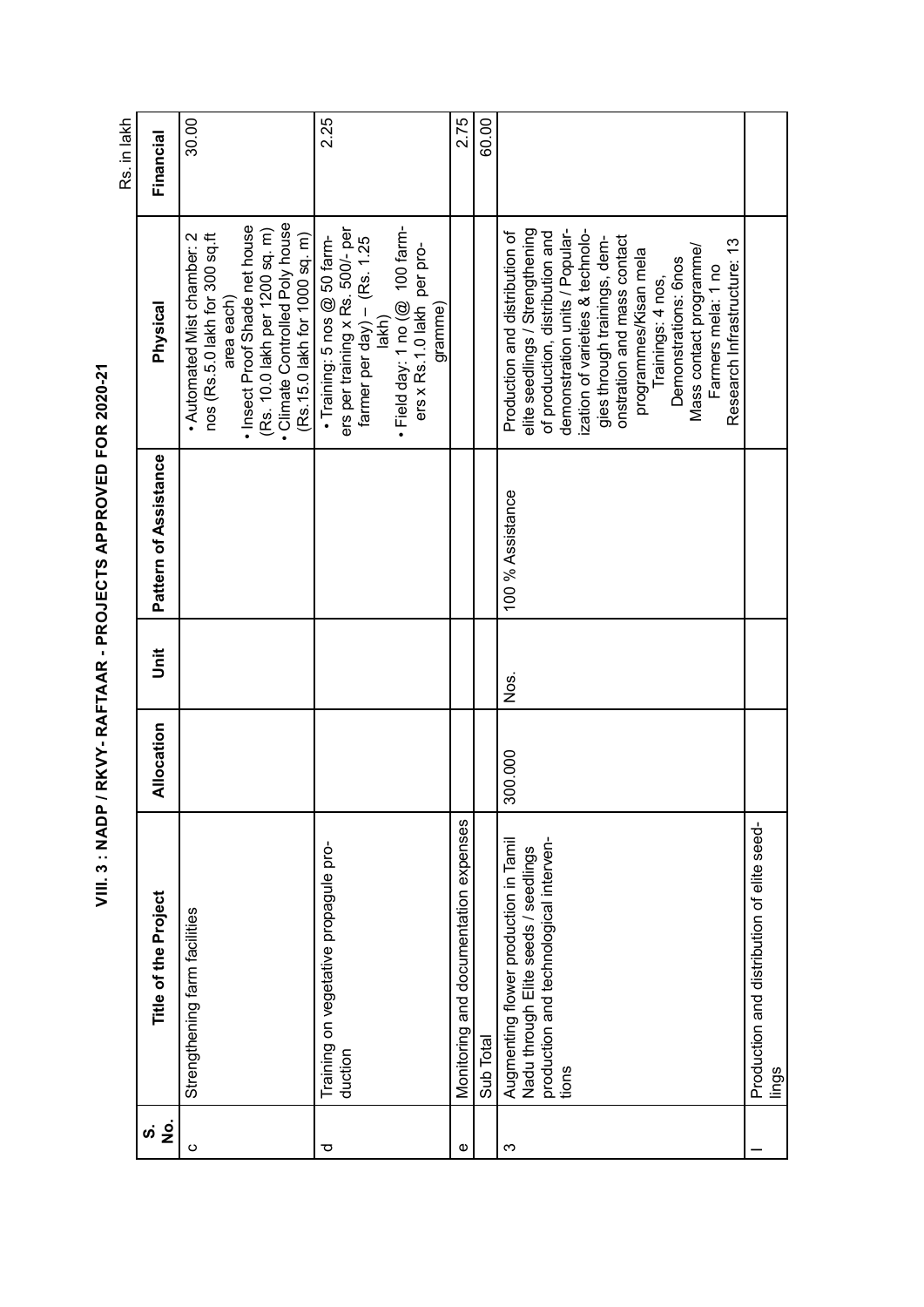| rd see Le                           |
|-------------------------------------|
|                                     |
|                                     |
|                                     |
| i<br>١                              |
| iLicece< ch <licec< td=""></licec<> |
|                                     |
|                                     |
|                                     |
|                                     |
| 」<br>2<br>り                         |
|                                     |
|                                     |
|                                     |
|                                     |
|                                     |
|                                     |
|                                     |
|                                     |
|                                     |
|                                     |
|                                     |
|                                     |
|                                     |
|                                     |
|                                     |
| <b>Contract researchers</b>         |
|                                     |
|                                     |
|                                     |
|                                     |
|                                     |
|                                     |
|                                     |

| $\frac{1}{2}$<br>ഗ | Title of the Project                                                                                                                                                    | Allocation | $\ddot{5}$ | Pattern of Assistance | Physical | Financial |
|--------------------|-------------------------------------------------------------------------------------------------------------------------------------------------------------------------|------------|------------|-----------------------|----------|-----------|
| ω                  | Establishment of clonal block with drip<br>and fertigation facility for flower crops<br>and ornamentals (5.00 acres)                                                    |            |            | 2.50 lakh/ac          |          | 12.50     |
| $\Omega$           | velopment of stock plant bank in flowers<br>Procurement of mother plants and de-<br>& ornamentals at clonal block                                                       |            |            | $\tilde{c}$           |          | 10.00     |
| ပ                  | bags, labels / signage /field boards / QR<br>coding / interactive kiosk, pots, organic<br>Cost of inputs- (Nursery media, poly<br>inputs, chemicals, fertilizers etc.,) |            |            | $\Omega$              |          | 20.00     |
| ᢦ                  | Cost of planting material & cultivation of<br>Orchid and Anthurium under polyhouse/<br>shade net (500 sq.m)                                                             |            |            | Rs. 700/sq.m          |          | 3.50      |
| Ф                  | Seed production of commercial and an-<br>nual flowers                                                                                                                   |            |            | $\mathbf{\Omega}$     |          | 2.00      |
|                    | Cost for production of planting materials                                                                                                                               |            |            | 4                     |          | 4.00      |
|                    | Total (I)                                                                                                                                                               |            |            |                       |          | 52.00     |
|                    | Strengthening of production, distribution<br>and demonstration units                                                                                                    |            |            |                       |          |           |
| ∢                  | Strengthening of propagation structures<br>with automation system                                                                                                       |            |            |                       |          | 27.20     |
|                    | Polyhouse (500 sq.m) - Hi-tech system<br>with advanced lighting technology, data<br>loggers, etc.                                                                       |            |            | Rs.1650/sq.m          |          | 8.25      |
| $\equiv$           | Shade net (500 sq.m)                                                                                                                                                    |            |            | Rs.710/sq.m           |          | 3.55      |
| ≡                  | Mist chamber (300 sq.m x 3 units)                                                                                                                                       |            |            | Rs.600/sq.m           |          | 5.40      |
| خ                  | Hardening chamber (500 sq.m)                                                                                                                                            |            |            | Rs. 600/sq.m          |          | 3.00      |
| $\mathbf{r}$       | Poly tunnel (4 Nos)(6 X 1 X 1.25 m)                                                                                                                                     |            |            | Rs.25000/tunnel       |          | 00.1      |
| ゙゙゚゙               | Vermicompost units/ Organic input pro-<br>duction $-2$ units (30'x 8' x 2.5')                                                                                           |            |            | 1.0 lakh/unit         |          | 2.00      |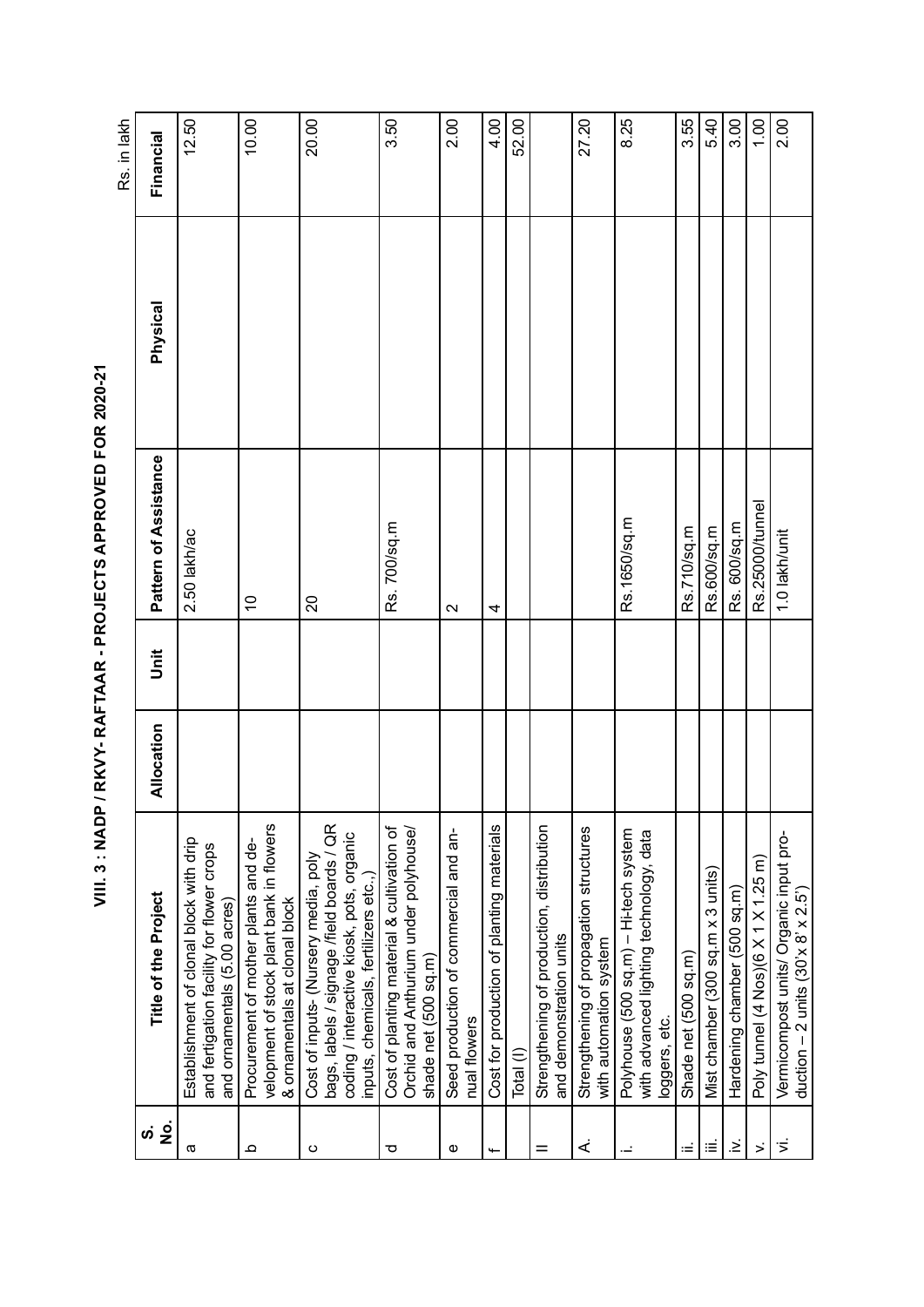|                |                                                                                                                                          |            |        |                       |                                                                                                                                                                                                    | rs. In lakn |
|----------------|------------------------------------------------------------------------------------------------------------------------------------------|------------|--------|-----------------------|----------------------------------------------------------------------------------------------------------------------------------------------------------------------------------------------------|-------------|
| <u>က် ခို</u>  | Title of the Project                                                                                                                     | Allocation | j<br>5 | Pattern of Assistance | Physical                                                                                                                                                                                           | Financial   |
| ξÏ.            | Pack house (9m x 6m 1)                                                                                                                   |            |        | 4.00 lakh/unit        |                                                                                                                                                                                                    | 4.00        |
| മ              | Strengthening of commercial sales nurs-<br>ery outlet for flower crops and ornamen-<br>tals (1000 Sq.m)                                  |            |        | Rs.1000/Sq.m          |                                                                                                                                                                                                    | 10.00       |
| $\dot{\circ}$  | Machines and tools for demonstration                                                                                                     |            |        |                       |                                                                                                                                                                                                    | 10.00       |
| $\overline{a}$ | Approach road / Farm road / Solar light-<br>ing, chain link fencing for demonstration<br>units                                           |            |        |                       |                                                                                                                                                                                                    | 47.40       |
| щ              | Quality control / analysis lab                                                                                                           |            |        | Rs. 50 lakh           |                                                                                                                                                                                                    | 50.00       |
| Щj             | for mass production / waterscaping for<br>Strengthening of conservatory for RET<br>flowers and ornamental plant species<br>demonstration |            |        | Rs. 25.00 lakh/ unit  |                                                                                                                                                                                                    | 25.00       |
| Ö              | Strengthening of ornamental arboretum                                                                                                    |            |        | Rs. 10.00 lakh/ unit  |                                                                                                                                                                                                    | 10.00       |
|                | Total (II)                                                                                                                               |            |        |                       |                                                                                                                                                                                                    | 179.60      |
| Ξ              | Popularization of varieties & technolo-<br>gies through trainings, demonstration<br>and mass contact programmes                          |            |        |                       | Trainings: 4 nos: Demonstra-<br>Research Infrastructure: 13<br>Mass contact programme/<br>Farmers mela: 1 no<br>tions: 6 nos:                                                                      | 68.40       |
|                | Total (III)                                                                                                                              |            |        |                       |                                                                                                                                                                                                    |             |
|                | Sub total $(1 + 11 + 11)$                                                                                                                |            |        |                       |                                                                                                                                                                                                    | 300.00      |
| 4              | Establishment of Centre of Excellence in<br>Groundnut                                                                                    | 172.900    | Χg.    | 100 % Assistance      | er, Gas chromatography, HPLC,<br>Items - Near Infra Red Analys-<br>Nuclear Magnetic Resonance,<br>Laboratory Non Recurring<br>Civil & Capital works - Re-<br>Cold Storage Unit<br>search Complex / |             |
|                | Civil & Capital works                                                                                                                    |            |        |                       |                                                                                                                                                                                                    |             |
| $\bar{\varpi}$ | Research Complex - 2500 m                                                                                                                |            |        |                       |                                                                                                                                                                                                    | 45.00       |

طراحا جز Rs. in lakh  $\overline{a}$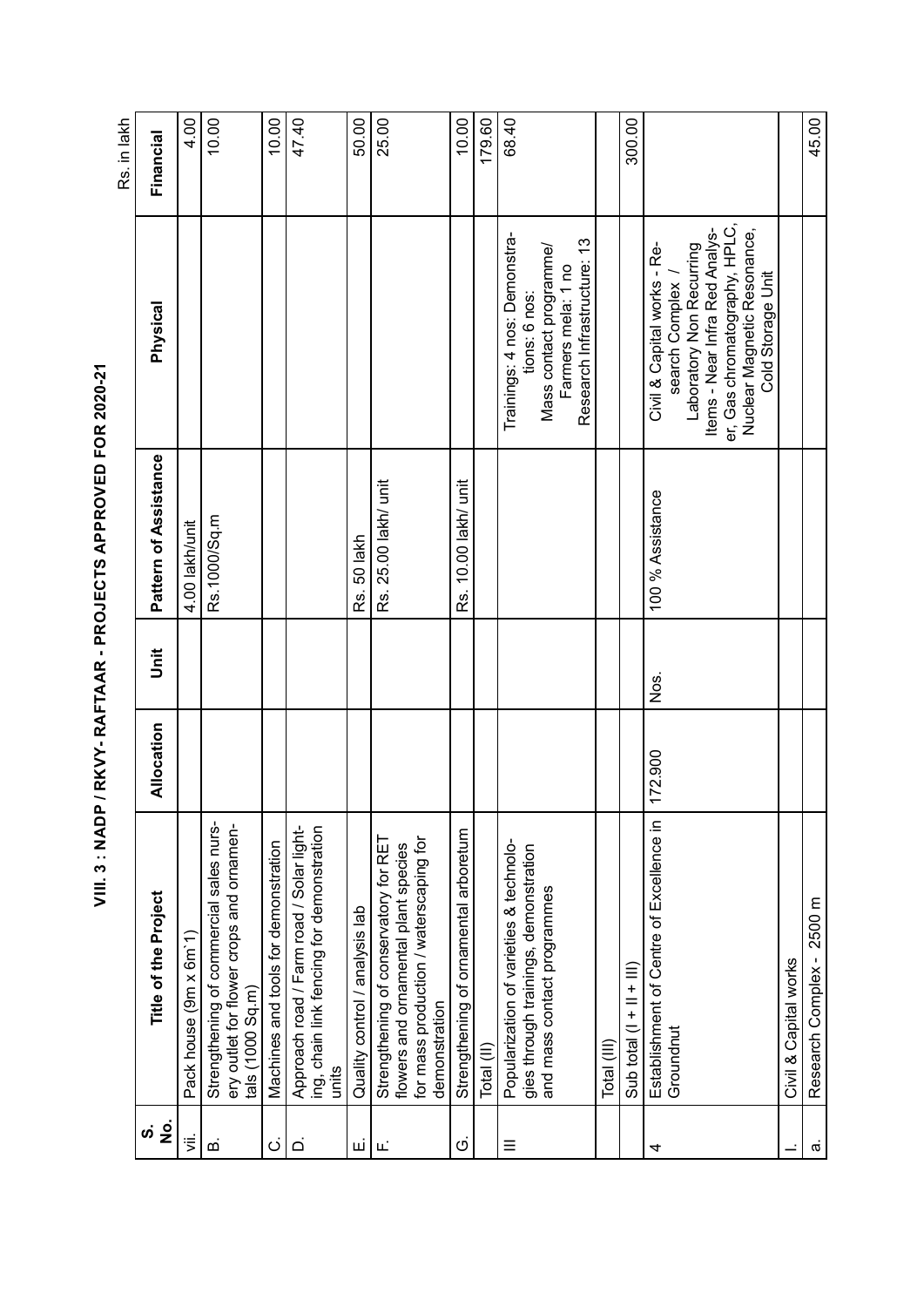| l                   |
|---------------------|
|                     |
| I                   |
|                     |
|                     |
|                     |
|                     |
| is see for the line |
| ١                   |
|                     |
|                     |
|                     |
|                     |
| ĺ                   |
| ֚֚֚֬                |
|                     |
|                     |
|                     |
|                     |
|                     |
|                     |
|                     |
|                     |
|                     |
| こうりょう りょうしょう        |
|                     |
| l                   |
|                     |
|                     |
|                     |
|                     |
|                     |
|                     |
|                     |
|                     |
|                     |
|                     |
|                     |
|                     |
|                     |
| ׇ֠                  |
|                     |
|                     |
|                     |
|                     |
|                     |

65.00  $102.90$ 5.00 107.90 172.90 0.68 1.68 2.82 20.00 Rs. in lakh Rs. in lakh Sinking of new bore well with 35HP sub-<br>mersible motor and pump with accesso-<br>ries – 2 Nos. Total (I) 65.00 a. Near Infra RedAnalyser 1 102.90 | 102.90 | 102.90 | 102.90 | 102.90 | 102.90 | 102.90 | 102.90 | 102.90 | 1 5.00<br>5.00<br>5.00 Total (II) 107.90 Sub Total (I + II) 172.90 C Production of breeder seeds 2.82 Financial **No. Title of the Project Allocation Unit Pattern of Assistance Physical Financial** Onion growing districts (Tirupand Cuddalore ) 24 Nos  $@6$ <br>demonstrations/ district and and Cuddalore ) 24 Nos @ 6 Onion growing districts (Tirupdemonstrations/ district and \*Cost of Seed/ Kg- Rs.3000/ pur, Perambalur, Namakkal 'Cost of Seed/Kg-Rs.3000/-Fertilizers cost-Rs. 7000/-<br>Plant protection chemicals- Plant protection chemicalspur, Perambalur, Namakkal Fertilizers cost- Rs. 7000/- Rs.14,000/acre \* Rs.14,000/ acre \* Rs. 4000/-Rs. 4000/- Physical 5t. Gas chromatography and chromatography 1 c. HPLC 1<br>c. HPLC 1 d. Nuclear Magnetic Resonance – 11 Magnetic Resonance – 11 Magnetic Resonance – 11 Magnetic Resonance – 11 Magnetic Resonance – 11 Magnetic Resonance – 11 Magnetic Resonance – 11 Magnetic Resonance – 11 Magnetic Resonance Pattern of Assistance contribution(Rs.7000/ contribution(Rs.7000/ 50%- Farmers contri-<br>bution 50%- Farmers contri-100 % Assistance 35.000 Ha/No 100 % Assistance 50%-Scheme Demonstration in onion growing districts and server of Solo-Scheme B acre) Unit Ha/No Allocation 35.000 Sinking of new bore well with 35HP sub-Demonstration in onion growing districts b. Sinking of new bore well with 35HP submersible motor and pump with accessomersible motor and pump with accessoand seed Production of Seed Propagatand seed Production of Seed Propagat-A Demonstration at two centres in TNAU Demonstration at two centres in TNAU<br>(2 ha) @Rs.0.34/ ha Farmers Participatory Demonstration Farmers Participatory Demonstration ed aggregatum Onion in Tamil Nadu ed aggregatum Onion in Tamil Nadu Laboratory Non Recurring Items II. Laboratory Non Recurring Items Title of the Project Nuclear Magnetic Resonance Production of breeder seeds Near Infra RedAnalyser Gas chromatography (2 ha) @Rs.0.34/ ha Cold Storage Unit e. Cold Storage Unit Sub Total  $(1 + 1)$  $ries - 2$  Nos. Total (II) Total (I) **HPLC**  $\dot{\mathbf{z}}$  is خ  $\vec{a}$  $\mathbf{D}$  $\circ$ .<br>ف ن ಕ  $\dot{\omega}$  $\overline{5}$ ∢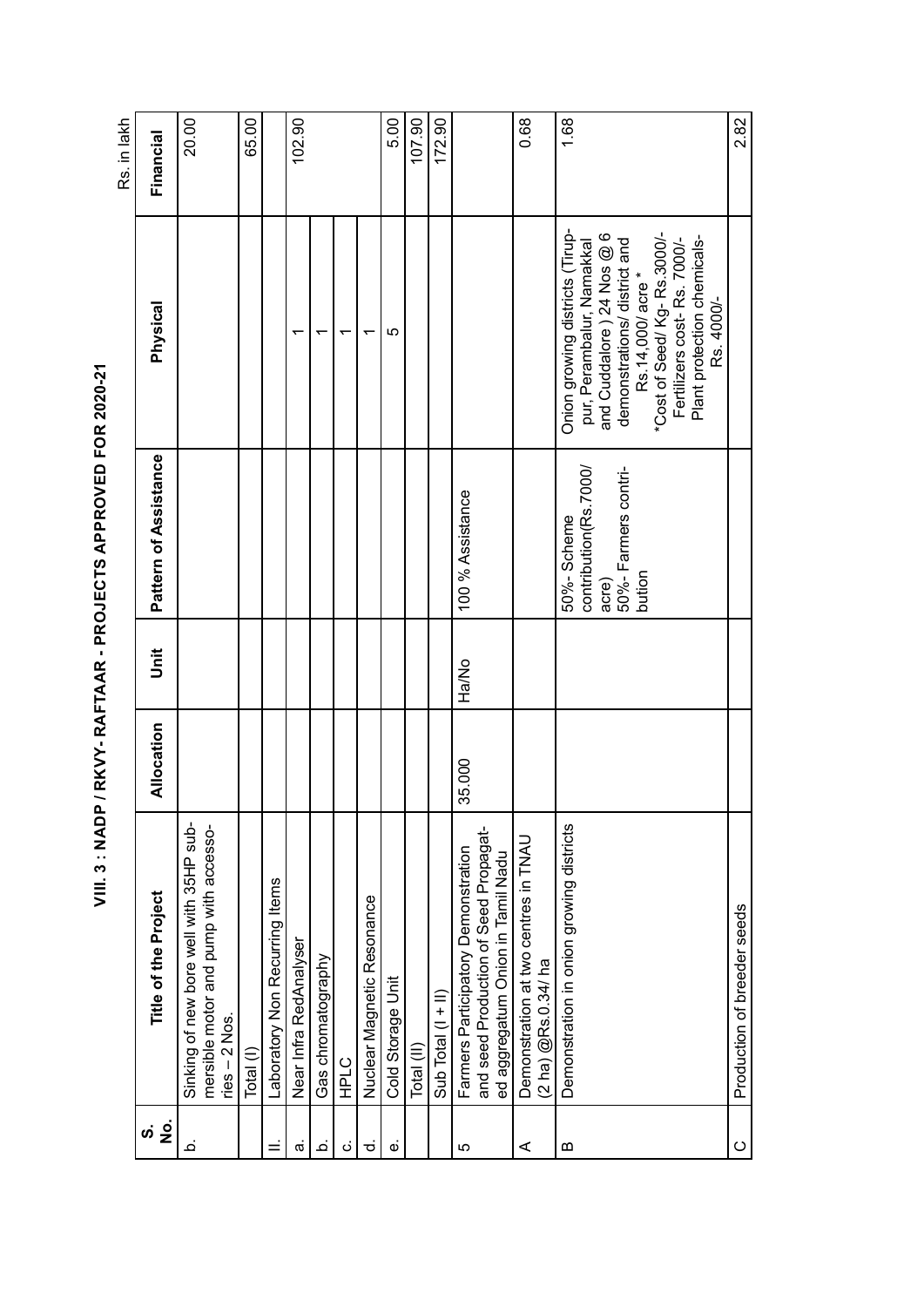| <b>Service Service</b>    |
|---------------------------|
|                           |
| ١                         |
| <b>CONNECTION CHOLICE</b> |
|                           |
|                           |
|                           |
|                           |
|                           |
| I                         |
|                           |
|                           |
|                           |
|                           |
|                           |
|                           |
|                           |
| ֺ֚                        |
|                           |
|                           |
|                           |

26.10 2.40 704.60 35.00 1.32 35.00 35.00 Monitoring and Reporting and Reporting and Reporting 1.32. Sub Total 35.00 TNAU Total 704.60 704.60 Seed Total 35.000 35.00 Financial **No. Title of the Project Allocation Unit Pattern of Assistance Physical Financial** Equipments- Seed drier – 1 No. Equipments-Seed drier - 1 No. trainees/ programme on Seed tional storage structure- 2 No. trainees/ programme on Seed tional storage structure-2 No. production techniques of ag-<br>gregatum onion(8 Nos) @<br>Rs.1000/ day/ person 35.000 Nos 100% Assistance Renovation of Seed Testing (Rs.3.50 lakh/ No.) Conven-Solar drier - 1 No. (Rs.6.55 production techniques of ag-Renovation of Seed Testing (Rs.3.50 lakh/ No.) Conven-Solar drier - 1 No. (Rs.6.55 gregatum onion(8 Nos) @ lakh/ No.)<br>@ 13.05 per centre for 2 @ 13.05 per centre for 2 Training programes @ 30 Capacity building training programmes Training programmes Training programmes Training programmes @ 30 and training training programmes Training training training training training training training training training train Dharmapuri & Tirunelveli Dharmapuri & Tirunelveli Rs.1000/ day/ person (Rs.3.00 lakh.) (Rs.3.00 lakh.) Laboratories: Laboratories: Physical centres Pattern of Assistance 100% Assistance 50 % Assistance 800.000 Ha B0 % Assistance Unit Nos  $\frac{1}{4}$ Allocation 800.000 35.000 35.000 704.60 sugarcane farmers and Increasing Sugar dertaking Repairs and Renovation works dertaking Repairs and Renovation works sugarcane farmers and Increasing Sugar<br>Recovery in Sugarcane dling and storage structures and training dling and storage structures and training Strengthening of Building Infrastructure Strengthening of seed processing, han- Strengthening of Building Infrastructure in two Seed Testing Laboratories by unin two Seed Testing Laboratories by un- Strengthening of seed processing, han-Capacity building training programmes reducing the cost of cultivation of the reducing the cost of cultivation of the 1 Increasing Production, Productivity, Increasing Production, Productivity, to sustain quality seed analysis to sustain quality seed analysis Title of the Project Monitoring and Reporting Recovery in Sugarcane facilities at two centres facilities at two centres Sugar Department Seed Certification VII Sugar Department VI Seed Certification **TNAU Total** Seed Total Sub Total  $\dot{\mathbf{s}}$   $\frac{\dot{\mathbf{s}}}{\mathbf{z}}$  $\equiv$  $\Omega$  $\mathbf{\overline{\mathbf{u}}}$  $\overline{>}$ LL.  $\overline{\phantom{0}}$  $\overline{\phantom{0}}$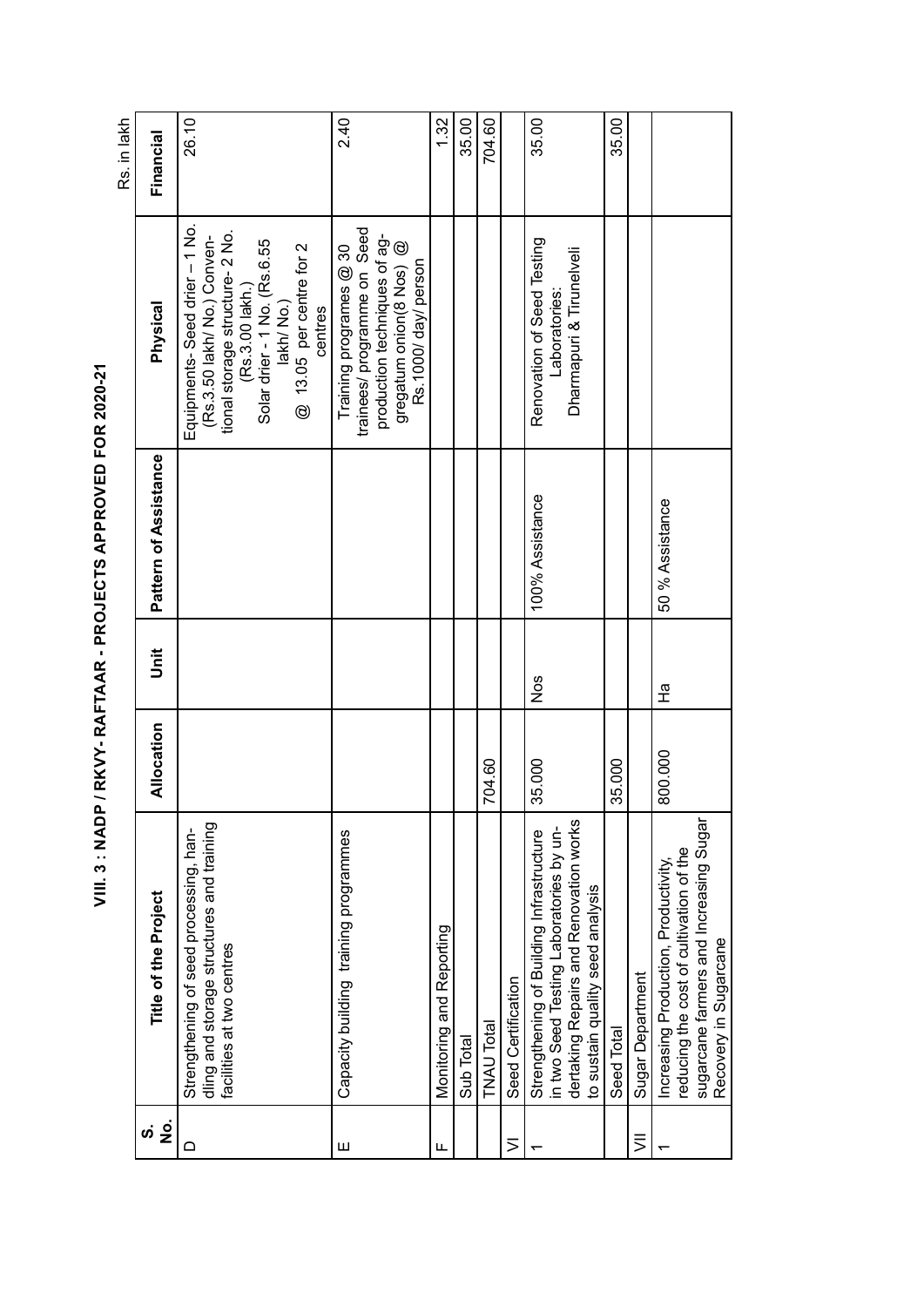| <b>Service Service</b>                                      |
|-------------------------------------------------------------|
| $-222$                                                      |
|                                                             |
| LLNCCCC4 CHCLI CCC                                          |
|                                                             |
|                                                             |
| i                                                           |
| ֖֖֖֖֖֖֖֧֖ׅ֖ׅ֖֖֖֖֖֧֧֖֖֧֚֚֚֚֚֚֚֚֚֚֚֚֚֚֚֚֚֚֚֚֚֚֚֚֚֚֚֚֡֬֝֝֓֞֝֬֝ |
| $\frac{1}{1}$                                               |
|                                                             |
|                                                             |
| $\ddot{\phantom{0}}$                                        |

6.25 12.50 18.75 616.69 74.79 8.00 5.63 50 6.25 100 12.50 150 18.75 10 5.63 6578 616.69 F. Trash shredding 4.79 + 174.79 + 174.79 + 174.79 + 174.79 + 174.79 + 174.79 + 174.79 + 174.79 + 174.79 + 174.79 + 174.79 + 174.79 + 174.79 + 174.79 + 174.79 + 174.79 + 174.79 + 174.79 + 174.79 + 174.79 + 174.79 + 174.79 2000 | 8.00 Financial **No. Title of the Project Allocation Unit Pattern of Assistance Physical Financial** Physical 6578 4986 2000  $100$ 150 50  $\overline{C}$ MT) &Rs.12500/Ha- @ E.  $\blacksquare$  Supply of quality Bud chip seedlings  $\blacksquare$  Rs.9,375/Ha @ 12,500 Pattern of Assistance stricted to Rs.1500 per stricted to Rs.1500 per MT) &Rs. 12500/Ha- @ Rs.9,375/Ha @ 12,500 stricted to Rs.1500 per 5MT/Ha (50% subsidy 5MT/Ha (50% subsidy per MT + Harvest and stricted to Rs.1500 per per MT + Harvest and 5MT/Ha (50% subsidy per MT + Harvest and per MT + Harvest and per &Rs.12500/Ha @ 5MT/Ha (50% subsidy ber MT + Harvest and per MT + Harvest and Ha- @ 5MT/Ha (50% per &Rs.12500/Ha @ transport charges re-На- @ 5MT/На (50% transport charges rerestricted to Rs.1500 (Seed cost Rs.3500 (Seed cost Rs.3500 restricted to Rs.1500 (Seed cost Rs. 3500 transport charges retransport charges re-(Seed cost Rs.3500 (Seed cost Rs.3500 15000 seedlings/Ha Seed cost Rs.3500 15000 seedlings/Ha 50% subsidy assis-MT) and Rs.12500/ subsidy assistance) (50% subsidy assissubsidy assistance) MT) and Rs.12500/ &Rs.56,250/ Ha @ &Rs.56,250/ Ha @ transport charges G. Inter Cropping Assistance (only seed cost) - C. transport charges (only seed cost) assistance) MT assistance) MT seedlings/Ha seedlings/Ha Rs.1500/Ha assistance) Co 11015 assistance)  $D.$  Purchase of Tissue culture seedlings  $\blacksquare$ Rs.400/Ha Rs.400/Ha tance)  $\ddot{5}$ Allocation Purchase of Breeder seed for Co 11015 B. Purchase of Breeder seed for Co 11015 Purchase of Breeder seed of new variet-A. Purchase of Breeder seed of new varieties - Purchase of Breeder seed of new Co 09004) – Individual sugarcane farm-Co 09004) – Individual sugarcane farmes - Purchase of Breeder seed of new varieties (Co 0212, Co 06030, CoG 6, variety - Individual sugarcane farmers variety – Individual sugarcane farmers varieties (Co 0212, Co 06030, CoG 6, C. Purchase of Breeder seed for varietal Purchase of Breeder seed for varietal Purchase of Tissue culture seedlings Supply of quality Bud chip seedlings rejuvenation of Co 86032 Individual rejuvenation of Co 86032 Individual Title of the Project Inter Cropping Assistance sugarcane farmers sugarcane farmers Trash shredding ers  $\dot{\mathbf{z}}$  is خ ഥ ن  $\overline{\Omega}$ шi  $\ddot{\circ}$ Ē.